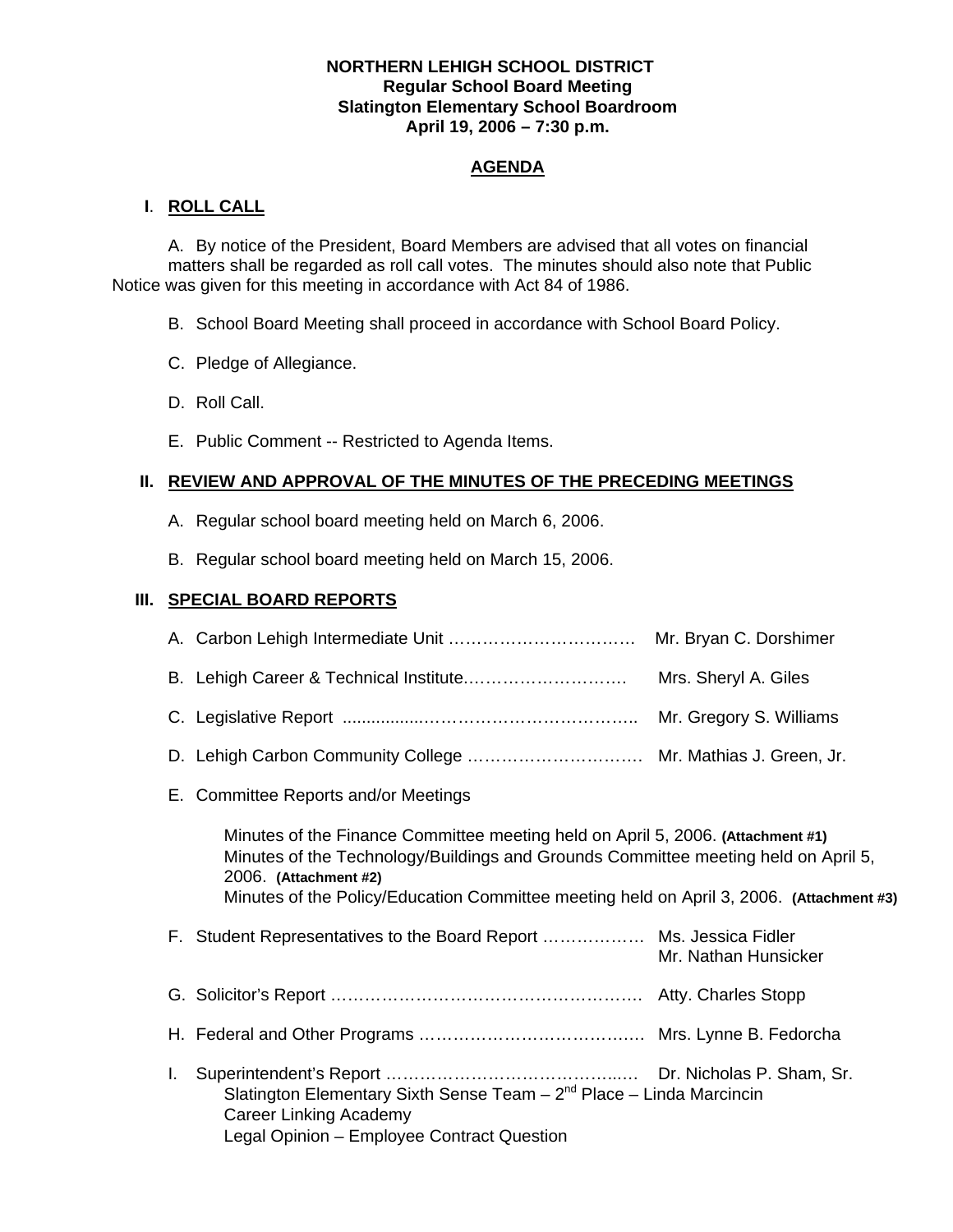Superintendent's Report (continued) ………………………... Dr. Nicholas P. Sham, Sr. Error on Messenger – May 11<sup>th</sup> Community Relations Committee Meeting Reminder – May 1 board meeting will be held in the Senior High School Auditorium. A Special Finance Committee meeting will be held on April 26 at 6:30 p.m. in the boardroom. The May 3 Finance Committee meeting has been cancelled.

J. An Executive Session will be held at 6:30.

#### **IV. PERSONNEL**

#### A. Administrative Transfer

| <b>Paula Seiler</b>    |                                     |
|------------------------|-------------------------------------|
| From:                  | Nurse's Aide                        |
|                        | <b>Slatington Elementary School</b> |
| To:                    | Library Aide                        |
|                        | <b>Slatington Elementary School</b> |
|                        | 6 1/2 Hours Per Day/5 Days Per Week |
| <b>Effective Date:</b> | April 18, 2006                      |

#### B. Nominations for Appointment

| Lori Henritzy          |                                                               |
|------------------------|---------------------------------------------------------------|
| Assignment:            | Bookkeeper II, replacing Sherri Molitoris                     |
| Salary:                | \$30,252(Pro-Rated) (Level 1 on the 2005-2006 Clerical Salary |
|                        | and Benefit Agreement)                                        |
| <b>Effective Date:</b> | May 23, 2006                                                  |

#### C. Resignation/Retirement

Accept the official resignation of Doneta Merkle, Confidential Secretary in the Central Administration Office, to become effective at the end of the working day on August 11, 2006 at which time she will initiate her retirement from the Northern Lehigh School District after 31 years of service. She requests that all applicable benefits to which she is entitled be granted upon the implementation of her retirement.

- D. Approve the request of Theresa Kokinda, mathematics teacher in the middle school, to take a childrearing leave of absence. Beginning on or about May 26, 2006 she will use her sick days to cover her absence for the remainder of the 2005-2006 school year. She is requesting an unpaid childrearing leave of absence for the 2006-2007 school year and plans to return to her teaching position for the 2007-2008 school year.
- E. Approve to remove from the table the following Co-Curricular Appointments for 2006-2007 that were tabled at the April 3, 2006 school board meeting:

Assistant Football Coach – Sam Bonner -- \$4168.66\* Assistant Football Coach – Mike Feifel -- \$4168.66\* Assistant Football Coach – Chad Henritzy -- \$4168.66\* Assistant Football Coach – Steve Hluschak -- \$4168.66\* Assistant Football Coach – Doug Reynolds -- \$4168.66\* Assistant Football Coach – Dan Blazosky (Halftime) -- One half of \$4168.66\* Assistant Football Coach – Mark Hoffman (Halftime) --One half of \$4168.66\* Head Cross Country Coach – David Oertner -- \$3842.95\* Assistant Cross Country Coach – Beth Case -- \$2497.45\*

Co-Curricular Appointments 2006-2007 (continued)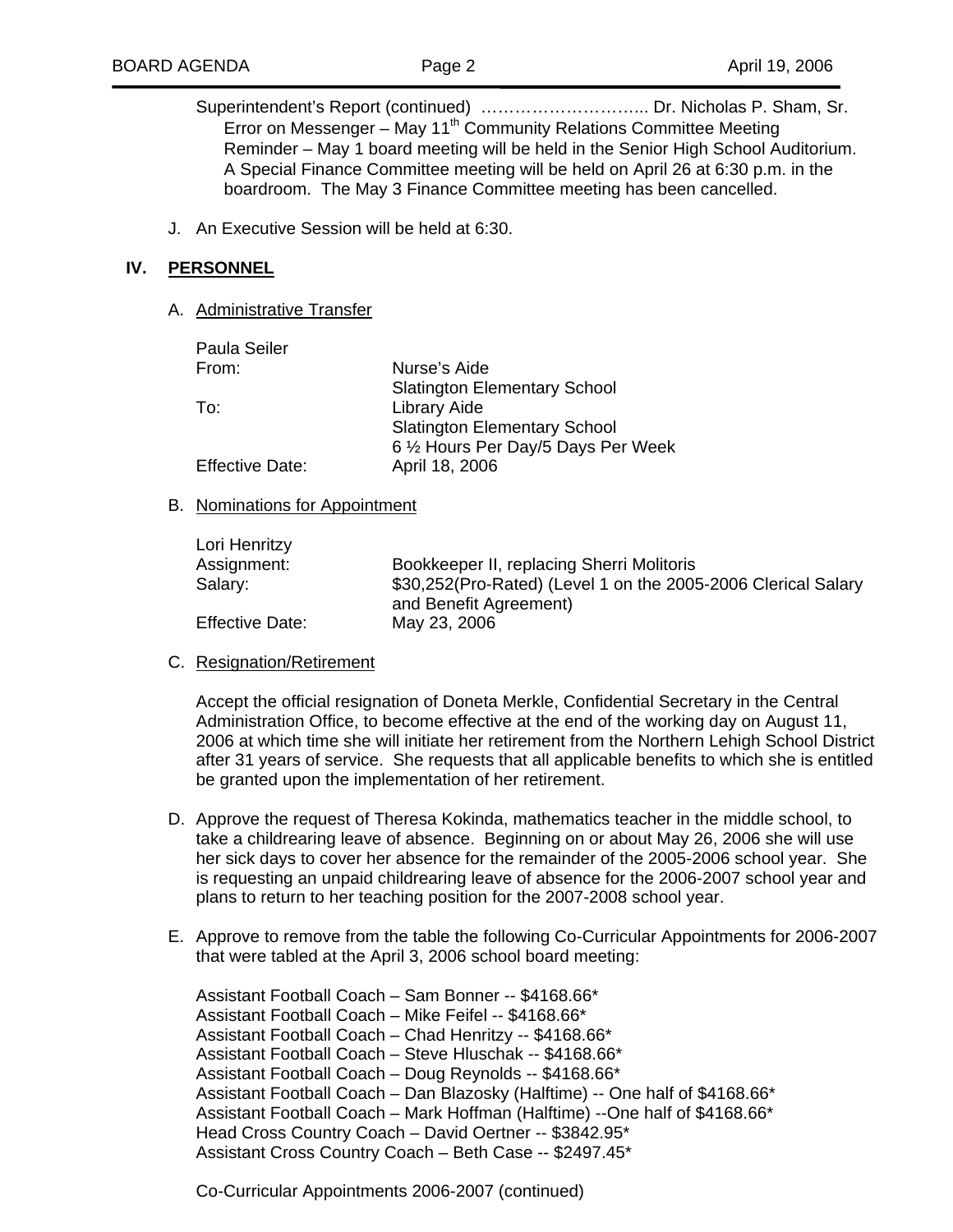Head Field Hockey Coach – Jessica Schoenberger -- \$3842.95\* Assistant Field Hockey Coach – Kelly Follweiler -- \$2497.45\* Middle School Field Hockey Coach – Elissa Fry -- \$2448.00\* Head Boys Soccer Coach – Timothy Nickischer -- \$4636.35\* Assistant Boys Soccer Coach – Cliff Logue – 2575.75\*

## **V. POLICY**

- A. Board Policy
	- 1. Second Reading
		- a. Approve revisions to school board policy #006 Meetings Local Board Procedures, as amended after second reading. **(Attachment #4)**
		- b. Approve revisions to school board policy #205 Pupils Post Secondary Students, as presented after second reading. **(Attachment #5)**

### 2. First Reading

- a. Approve revisions to school board policy #204 Pupils Attendance, as presented after first reading. **(Attachment #6)**
- b. Approve revisions to school board policy #913 Community Relations With Special Interest Groups, as presented after first reading. **(Attachment #7)**
- B. Field Trip
	- 1. Fifth Grade Students and Teachers, State Museum of Pennsylvania and Capitol, June 1, 2006 – PTO Sponsored
	- 2. Sixth Grade Students and Teachers, Penn's Landing Philadelphia with ferry boat transportation to Camden Aquarium, May 2006 – PTO and Market Day Sponsored

### **VI. CURRICULUM AND INSTRUCTION**

### **VII. OLD BUSINESS**

### **VIII. NEW BUSINESS**

### **IX. FINANCIAL**

- A. Approve payment of General Fund bills for the months of April 2006. **(Attachment #8)**
- B. Approve the Cafeteria Reports for the months of January and February 2006. **(Attachment #9)**
- C. Approve the Northern Lehigh Middle School Student Activities Account Fund Statement for the month of March 2006. **(Attachment #10)**
- D. Approve the Northern Lehigh High School Student Scholarship Fund Statement for the month of March 2006. **(Attachment #11)**
- E. Approve the Northern Lehigh Sports Accounts Financial Report for month ended February 28, 2006. **(Attachment #12)**